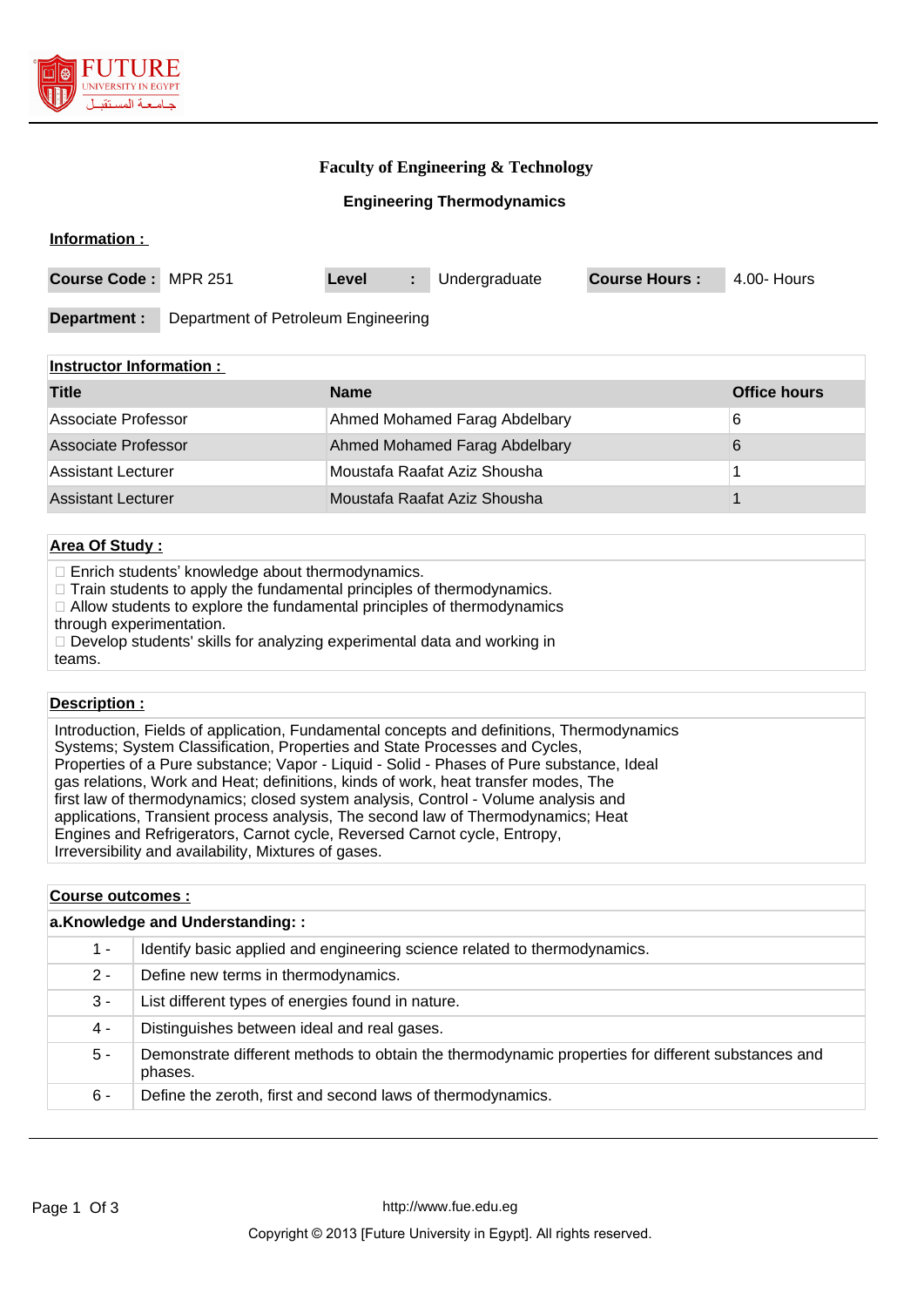

| $7 -$                                  | Identify applications related to thermodynamics, considering the constraints which mechanical engineers<br>have to judge to reach an optimum operation. |  |  |  |  |
|----------------------------------------|---------------------------------------------------------------------------------------------------------------------------------------------------------|--|--|--|--|
|                                        | b.Intellectual Skills::                                                                                                                                 |  |  |  |  |
| $1 -$                                  | Deduce the equations of the first, second laws of thermodynamics.                                                                                       |  |  |  |  |
| $2 -$                                  | Solve different engineering problems related to thermodynamics.                                                                                         |  |  |  |  |
| $3 -$                                  | Analyse different engineering systems using thermodynamics principles.                                                                                  |  |  |  |  |
| 4 -                                    | Calculate the energy efficiency ratio for different engineering systems.                                                                                |  |  |  |  |
| $5 -$                                  | Relate the energy efficiency ratio of a given system to Carnot efficiency.                                                                              |  |  |  |  |
| c. Professional and Practical Skills:: |                                                                                                                                                         |  |  |  |  |
| $1 -$                                  | Practice basic experiments related to thermodynamics.                                                                                                   |  |  |  |  |
| $2 -$                                  | Follow up safety requirements at experimental work and observe the appropriate steps to manage risks.                                                   |  |  |  |  |
| $3 -$                                  | Analyse experimental results.                                                                                                                           |  |  |  |  |
| 4 -                                    | Write a technical report on a project or an assignment.                                                                                                 |  |  |  |  |
| d. General and Transferable Skills::   |                                                                                                                                                         |  |  |  |  |
| $1 -$                                  | Collaborate effectively within multidisciplinary team in preparing researches in heat transfer.                                                         |  |  |  |  |
| $2 -$                                  | Refer to relevant literatures.                                                                                                                          |  |  |  |  |

# **Course Topic And Contents :**

| <b>Topic</b>                                                                      | No. of hours Lecture |   | <b>Tutorial / Practical</b> |
|-----------------------------------------------------------------------------------|----------------------|---|-----------------------------|
| Basic concepts and definitions;<br>system types.                                  | 6                    | 3 | 3                           |
| Property and state, processes and<br>cycles.                                      | 6                    | 3 | 3                           |
| Definition of work and heat<br>transfer.                                          | 9                    | 6 | 3                           |
| Ideal gases; state equation;<br>specific heat at constant pressure<br>and volume. | 9                    | 3 | 6                           |
| Pure substances and phase<br>equilibrium.                                         | 6                    | 3 | 3                           |
| Tables of thermodynamic<br>properties.                                            | 6                    | 3 | 3                           |
| First law of thermodynamics;<br>closed and open systems.                          | 6                    | 3 | 3                           |
| Applications of first law of<br>thermodynamics.                                   | 9                    | 3 | 6                           |
| Transient system analysis.                                                        | 9                    | 6 | 3                           |
| Second law of thermodynamics.                                                     | 12                   | 6 | 6                           |
| Entropy.                                                                          | 12                   | 6 | 6                           |

## **Teaching And Learning Methodologies :**

Interactive lecture